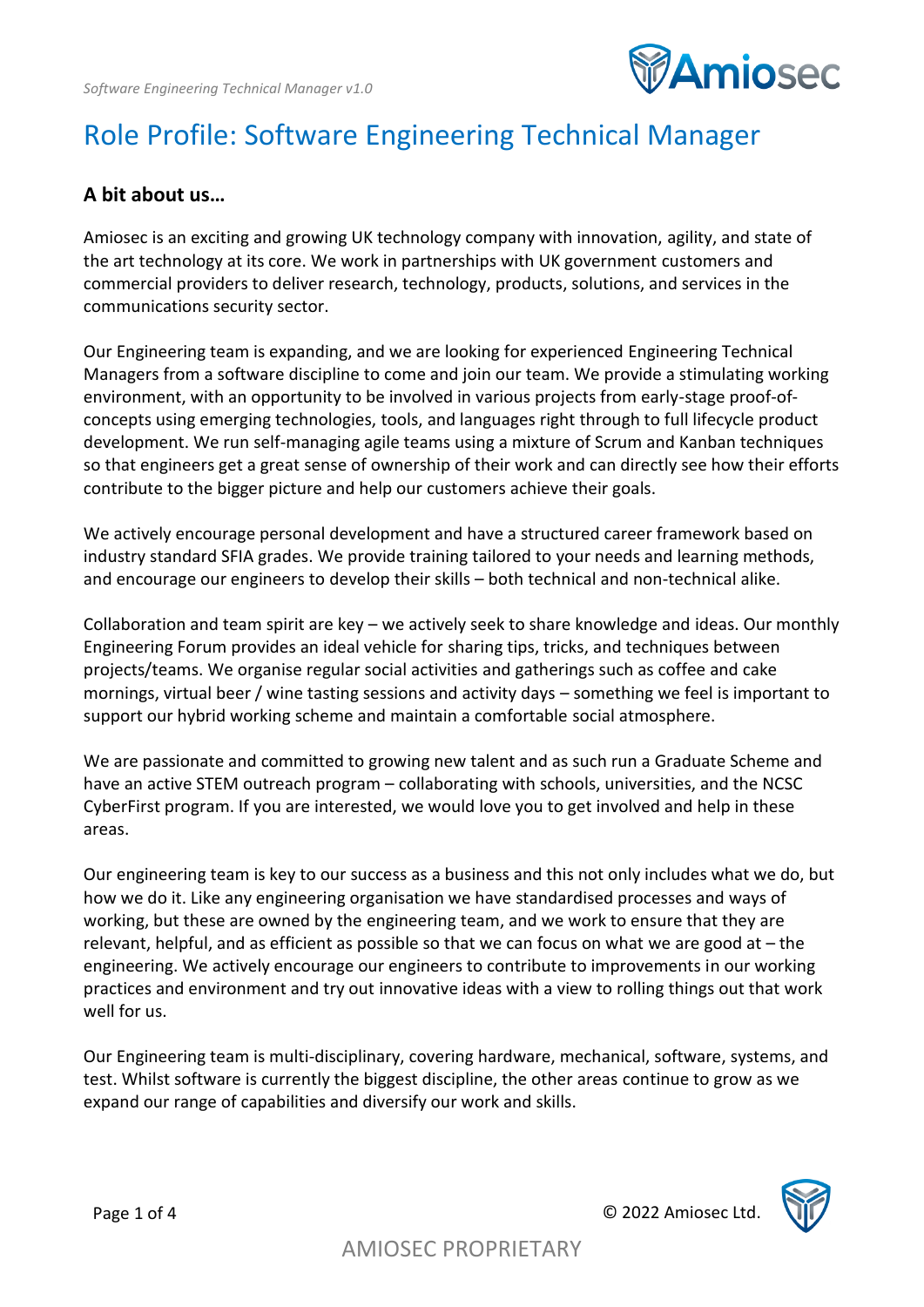

#### **What We're Looking For**

Our success as a business has seen our engineering team size increase through continuous and sustained growth and will expand further in the near future. We are looking for Software Engineering Technical Managers to come on board and support delivery of our projects through the engineering lifecycle. This is an important role for our organisation and will be instrumental in helping us continue to deliver successful outcomes to our customers as we grow.

You will be joining a diverse set of engineers who are all passionate about their work and you will be leading from the front – helping them realise their potential whilst inspiring them to develop their skills. Team fit is absolutely crucial to us, so you will need to be a great people person, an excellent communicator, inspiring leader (commanding respect without actually commanding!) and have good skills at coaching and enabling success.

In this role you will have responsibility for a team of engineers, where you will provide technical leadership and direction. As a result, this requires you to have a sufficient level of technical breadth, to enable you to provide decisive direction to the team with the support of our Subject Matter Experts.

As our work is multi-disciplinary, you will need a solid background in multi-disciplinary engineering and product development, with software being your specialism. You will need to have excellent organisation skills, a good awareness of project and risk management, and be comfortable in front of customers, senior managers, and end users alike.

To be considered for selection you will need a degree level qualification (or equivalent) in a relevant engineering subject, together with experience in technical leadership of teams running complex multi-disciplinary developments. You will need to be able to demonstrate experience in inspiring and leading others to deliver successful outcomes and show how you have overcome challenges whether these be technical, procedural or people related.

Work life balance is important, and we offer several options to support our engineers. We have an optional 9-day fortnight scheme, which gives the opportunity to compress a fortnights hours over 9 days to allow every other Friday to be taken off. We have a hybrid working policy, where we ask for a split of 3 days onsite and 2 days remote (this is subject to individual project needs). In addition, this position can be either full or part time. For part time roles we are open to considering hours that work for you as a candidate.

NOTE: - Due to the nature of our work, all candidates will be required to obtain and maintain an appropriate UK security clearance.

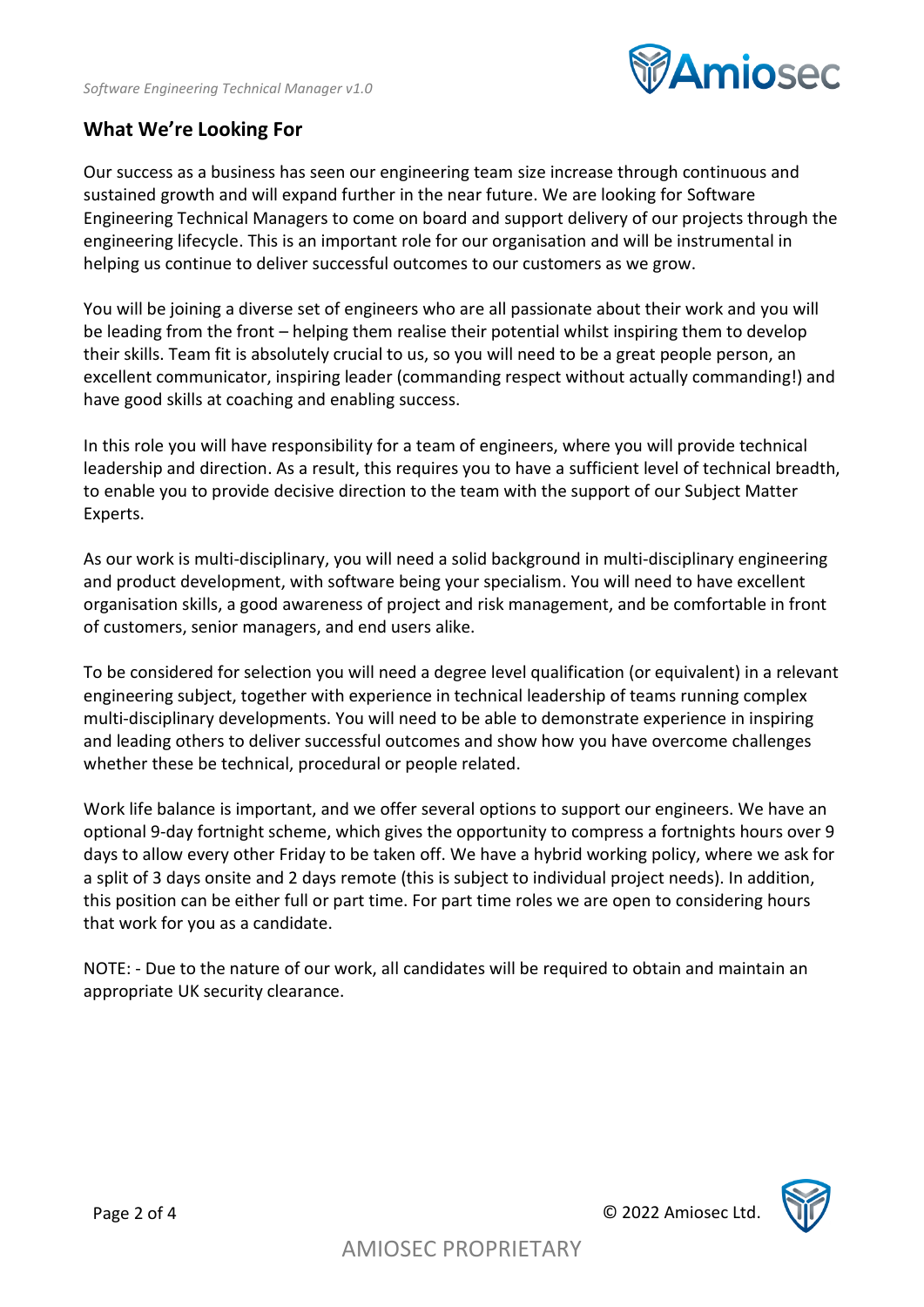

### **Typical Activities**

| <b>Subject Area</b>                                              | <b>Activities</b>                                                                                                                                                                                                                                                                    |
|------------------------------------------------------------------|--------------------------------------------------------------------------------------------------------------------------------------------------------------------------------------------------------------------------------------------------------------------------------------|
| <b>Technical</b><br>Leadership                                   | Provide technical leadership to the project team, driving best practice<br>٠<br>Act as the point of escalation for project issues<br>Drive successful delivery of projects throughout the engineering lifecycle<br>$\bullet$<br>Lead the design and development of new products<br>٠ |
| <b>Planning &amp;</b><br><b>Estimation</b>                       | Plan, track and monitor project progress, utilising company tools for status<br>$\bullet$<br>reporting<br>Determine engineering skillset needs from a technical perspective, supporting<br>headcount capacity planning                                                               |
| Project<br><b>Execution</b>                                      | Accountable for the team's performance within planned constraints (scope,<br>schedule, cost, risk, and quality)<br>Creation, review, and approval of engineering outputs to ensure quality and fitness<br>for purpose<br>Governance to company and project plans / processes         |
| Capability<br>Growth                                             | Drive a culture of continuous improvement, refining processes in real time<br>Ensure the team have appropriate training<br>Support recruitment of qualified engineers<br>٠                                                                                                           |
| <b>Technology</b><br><b>Research &amp;</b><br><b>Development</b> | Keeping abreast of new / cutting-edge technologies, tools, and techniques relevant<br>to our business and development activities<br>Support development and regular updates of our product roadmaps                                                                                  |

## **Technical Competencies**

| <b>Subject Area</b>                     | Competency                                                                                                                                                                                                                                                                                                                                                                                                                                                                                                                                            |
|-----------------------------------------|-------------------------------------------------------------------------------------------------------------------------------------------------------------------------------------------------------------------------------------------------------------------------------------------------------------------------------------------------------------------------------------------------------------------------------------------------------------------------------------------------------------------------------------------------------|
| <b>Technical</b><br>Knowledge           | Specialist knowledge in software engineering with good working knowledge of<br>adjacent disciplines<br>Experience working in a product development environment including all the<br>nuances of bringing a technical product to a regulated market<br>Experience of working in a security related product development environment<br>(e.g., government or other cyber security related field)<br>Ability to generate and present technical information tailored to the designated<br>audience, whether this be written, oral or presentation in format |
| <b>Technical</b><br>Leadership          | Proven track record in leading technical activities in complex projects, from<br>concept generation to production<br>Ability to select and apply relevant standards<br>Development of new techniques and their supporting processes<br>Investigate and solve complex technical problems<br>٠<br>Assist others as a technical specialist/advisor<br>٠<br>Experience acting in a coach / mentor capacity                                                                                                                                                |
| <b>Requirements</b><br>Solicitation and | Strong knowledge of how to elicit, specify, read, and interpret requirements,<br>٠<br>including definition / development of system architectures                                                                                                                                                                                                                                                                                                                                                                                                      |